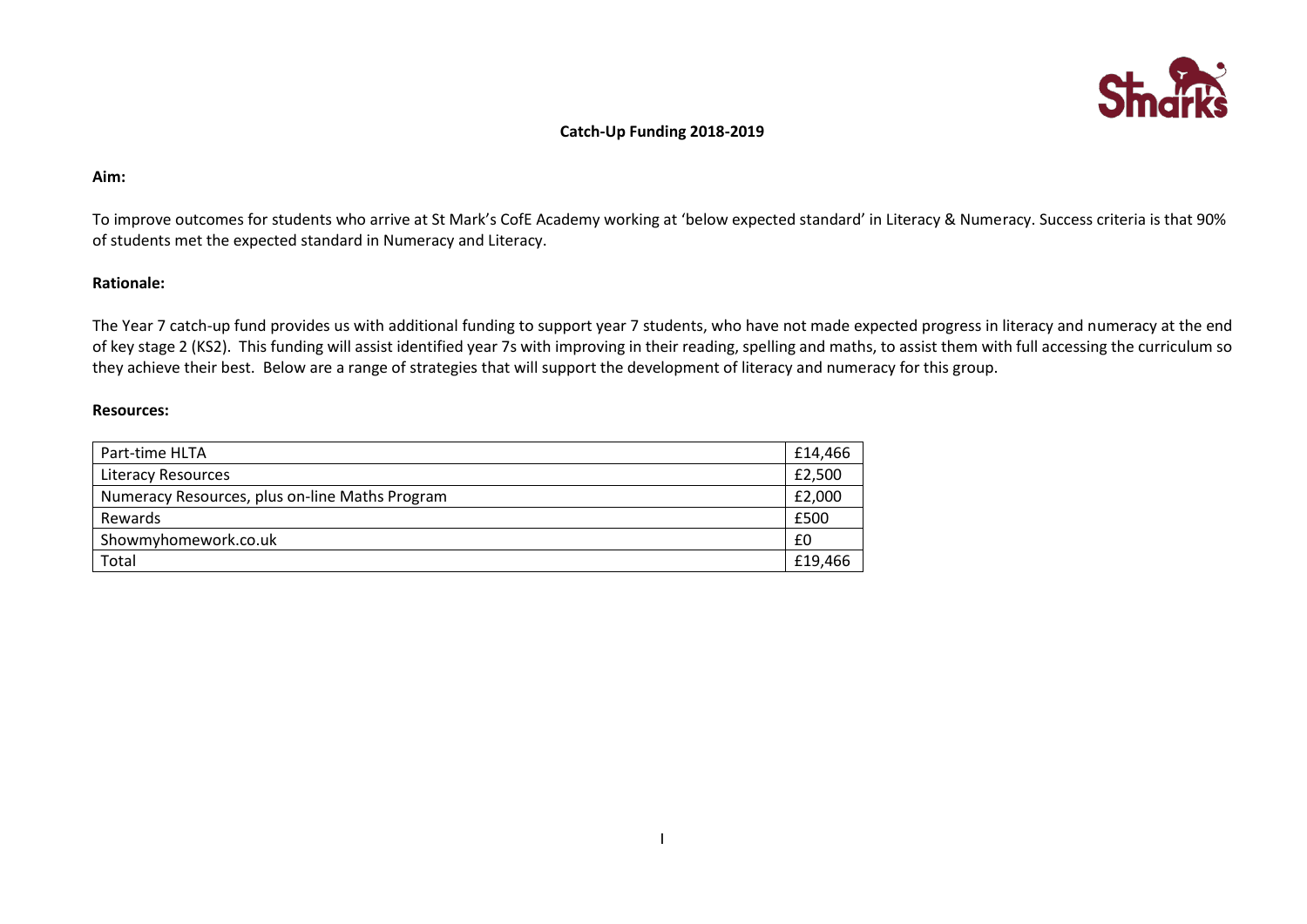

| <b>Objective</b>                                                           | <b>Next steps</b>                                                                                                                                                                                                                                                                                                                                                                                                                                                                                                                                                                           | <b>Actions</b>                                                                                                                                                                                                                                                                                                                                                                                                                                                                                                                                                                                                                                                    |
|----------------------------------------------------------------------------|---------------------------------------------------------------------------------------------------------------------------------------------------------------------------------------------------------------------------------------------------------------------------------------------------------------------------------------------------------------------------------------------------------------------------------------------------------------------------------------------------------------------------------------------------------------------------------------------|-------------------------------------------------------------------------------------------------------------------------------------------------------------------------------------------------------------------------------------------------------------------------------------------------------------------------------------------------------------------------------------------------------------------------------------------------------------------------------------------------------------------------------------------------------------------------------------------------------------------------------------------------------------------|
| Use of data to<br>maximise progress<br>& attainment                        | Reading and spelling tests to be shared whole school, HODs, teachers etc.<br>$\bullet$<br>Assessment and tracking sheets to be reviewed half termly<br>$\bullet$<br>Parent event to be held earlier in year to focus on literacy and numeracy<br>$\bullet$<br>development<br>Parents/Carers to be inform about how to use ad log in to homework<br>platform                                                                                                                                                                                                                                 | Data analysis meetings to ascertain students' needs in order<br>of priority<br>Tracking sheet to be created to analyse the Year 7 catch up<br>group, to enable effective monitoring, tracking and<br>meaningful intervention<br>Parent/Carer meeting with coaches - September 2018<br>$\bullet$                                                                                                                                                                                                                                                                                                                                                                   |
| Progress &<br>attainment<br>targeted<br>intervention in<br>Literacy        | Map what type of intervention is best for each individual e.g. phonics<br>$\bullet$<br>Reading mentor training to be delivered in term 1-1 with students<br>$\bullet$<br>signing a 'contract' outlining clear roles and responsibilities.<br>Literacy booklet to be created with homework sections and parents to<br>sign<br>Ensure the difference is narrowed for PP and SEND students, in all<br>measure.<br>6 <sup>th</sup> form mentors to work with year 7 students in coaching time<br>$\bullet$<br>Family learning mornings arranged for parents and students to attend<br>$\bullet$ | Small group intervention for students with HLTA scheduled<br>Develop schemes of work for teacher intervention with<br>$\bullet$<br>identified students - small sets, including differentiated<br>Paired Reading with KS5 students - training plan<br>$\bullet$<br>Homework club to support students started Autumn 1-1<br>$\bullet$<br>Engagement with parents. Letters sent home to inform<br>$\bullet$<br>parents of close monitoring and tasks to be completed at<br>home<br>Use of rewards to celebrate achievement and progress -<br>$\bullet$<br>purchase vouchers<br>Letters to parents and date set for a family learning event<br>$\bullet$<br>$\bullet$ |
| Progress &<br>attainment<br>targeted<br>intervention in<br><b>Numeracy</b> | More numeracy interventions to be scheduled<br>$\bullet$<br>Progress to be shared across departments and with SEND team<br>$\bullet$<br>Show parents how to use on-line portal<br>Increase attendance to Maths homework club<br>$\bullet$<br>Numeracy Ninja resources delivered consistently during coaching time<br>$\bullet$<br>by all coaches                                                                                                                                                                                                                                            | Small group intervention for students with HLTA planned<br>each week<br>Develop schemes of work for teacher intervention with<br>identified students - small sets, including differentiated<br>Parent session on MyMaths<br>$\bullet$<br>Use of rewards to celebrate achievement and progress -<br>purchase vouchers<br>Use of teaching assistants to support targeted students in<br>lessons                                                                                                                                                                                                                                                                     |